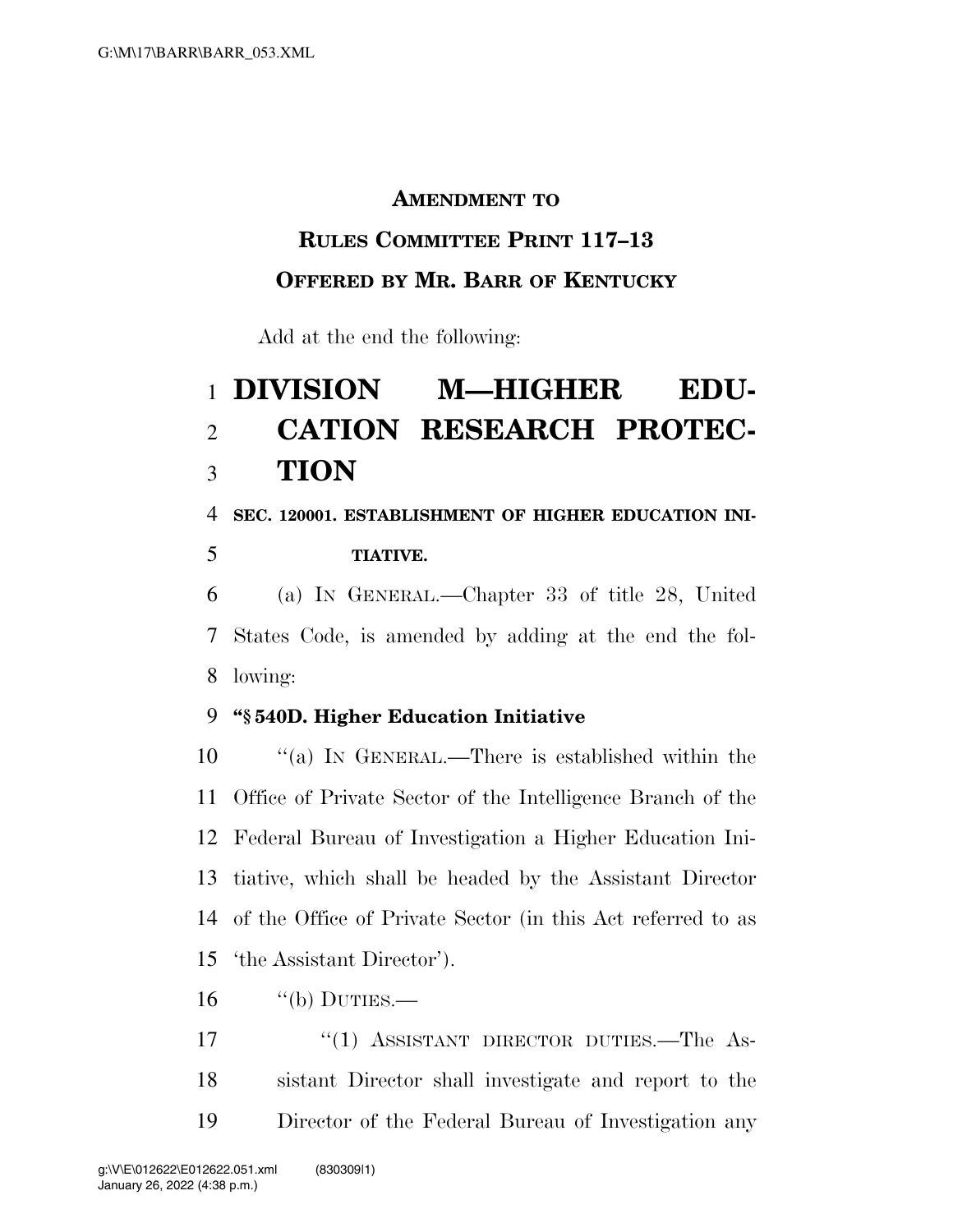suspected incidents of individuals participating in federally funded research as agents of a foreign gov- ernment in institutions of higher education and Na-tional Academies.

 ''(2) DIRECTOR DUTIES.—The Director of the Federal Bureau of Investigation shall instruct Fed- eral Bureau of Investigation field offices to conduct proactive outreach to institutions of higher education and National Academies within the office's area of responsibility.

11 "(c) FOREIGN TRADE STATISTICAL PROGRAM AC- CESS.—For the purpose of carrying out the duties de- scribed in subsection (b), the Federal Bureau of Investiga- tion shall have full access to any information collected by the Foreign Trade Statistical Program of the Bureau of the Census.

 ''(d) HIRING.—The Attorney General, acting through the Director of the Federal Bureau of Investigation, shall hire 56 investigative agents to carry out this section.

20 "'(e) DEFINITION.—In this section:

21 "(1) FOREIGN GOVERNMENT.—The term 'for- eign government' includes the People's Republic of China or any component thereof, including the Chi- nese Communist Party, the Central Committee of the Communist Party of China, the Central Military